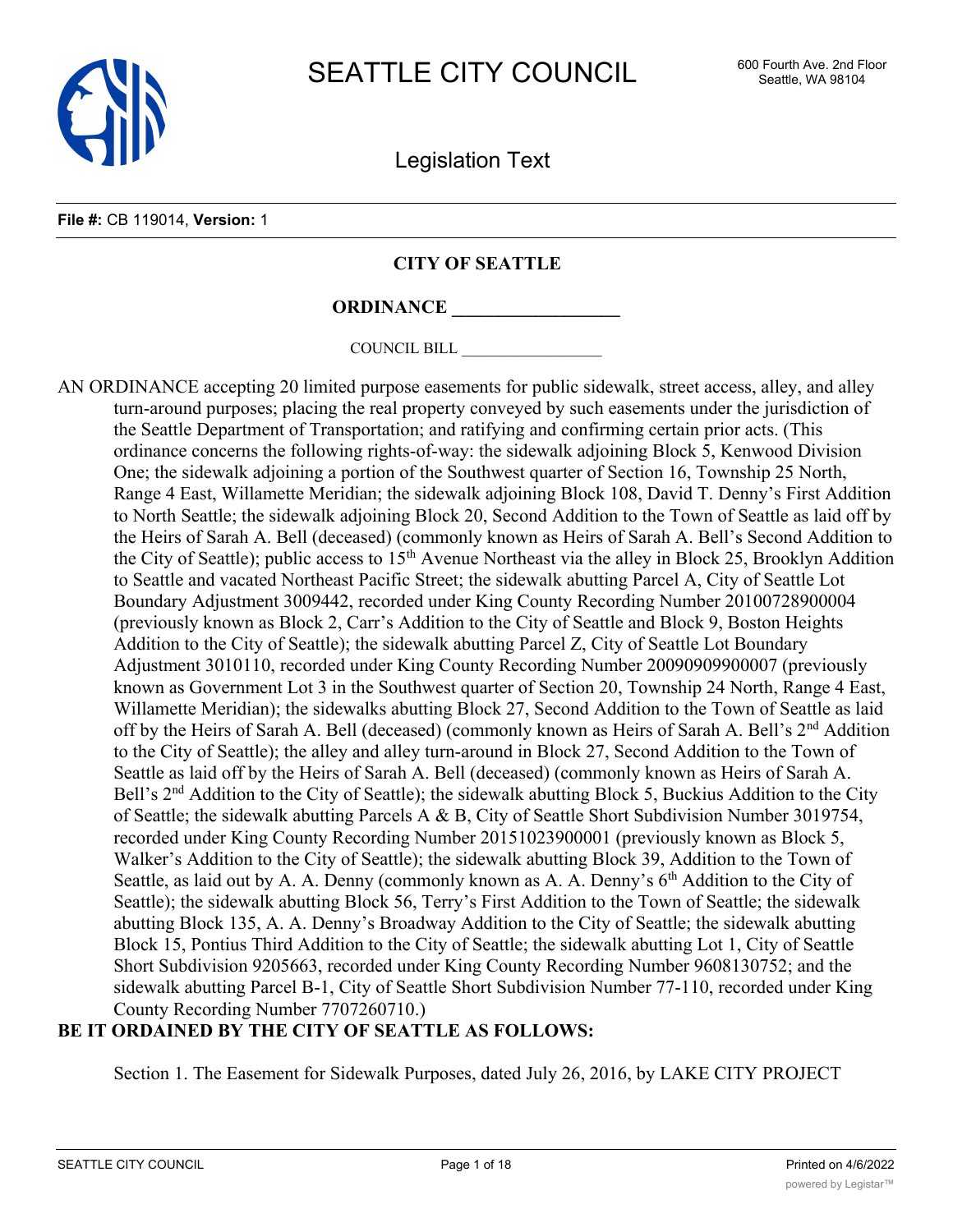ASSOCIATES LLC, a Washington limited liability company, that conveys and warrants to The City of Seattle,

a municipal corporation of the State of Washington, for public sidewalk purposes, the following described real

property in Seattle, King County, Washington:

The West 3.5 feet of the following described property:

Lots 3, 4, 5, 16, 17 and 18, Block 5, Kenwood Division One, according to the plat thereof recorded in Volume 21 of Plats, page 29, in King County, Washington;

Except the East 90 feet of said Lots 3, 4 and 5;

And except that portion of said Lots 16, 17 and 18 deeded to the State of Washington for widening of Primary State Highway No. 2 (Lake City Way Northeast) (Bothell Way Northeast), by deeds recorded under Recording Numbers 2998836 and 3004356;

Also being described as follows:

That portion of Lots 3, 4, 5, 16, 17 and 18, Block 5, Kenwood Division One, according to the plat thereof recorded in Volume 21 of Plats, page 29, records of King County, Washington, described as follows:

Beginning at the intersection of the North line of said Lot 18 and the East right of way margin of Primary State Highway No. 2 (Lake City Way Northeast), conveyed to the state of Washington by deeds recorded under Recording Numbers 2998836 and 3004356, records of said county;

Thence S 88° 36' 20" E, along the North line of said Lot 18 and the North line of said Lot 3, a distance of 161.48 feet to the West line of the East 90.00 feet of said Lot 3;

Thence S 00° 04' 55" W, along said West line and the West line of the East 90.00 feet of said Lot 4 and 5, a distance of 179.85 feet to the South line of said Lot 5;

Thence N 88° 36' 20" W, along the South line of said Lot 5 and the South line of said Lot 16, a distance of 160.57 feet to said right of way margin;

Thence N 00° 12' 37" W, along said East right of way margin, 179.87 feet to the Point of Beginning,

Situate in the city of Seattle, county of King, state of Washington.

(Right-of-Way File Number: T2009-03; a portion of tax parcel number 383400-0560; King County Recording Number 20160928000917)

is hereby accepted. The conveyance of this easement for public sidewalk purposes is for surface rights of public

access only. LAKE CITY PROJECT ASSOCIATES LLC is responsible for maintenance of the surface and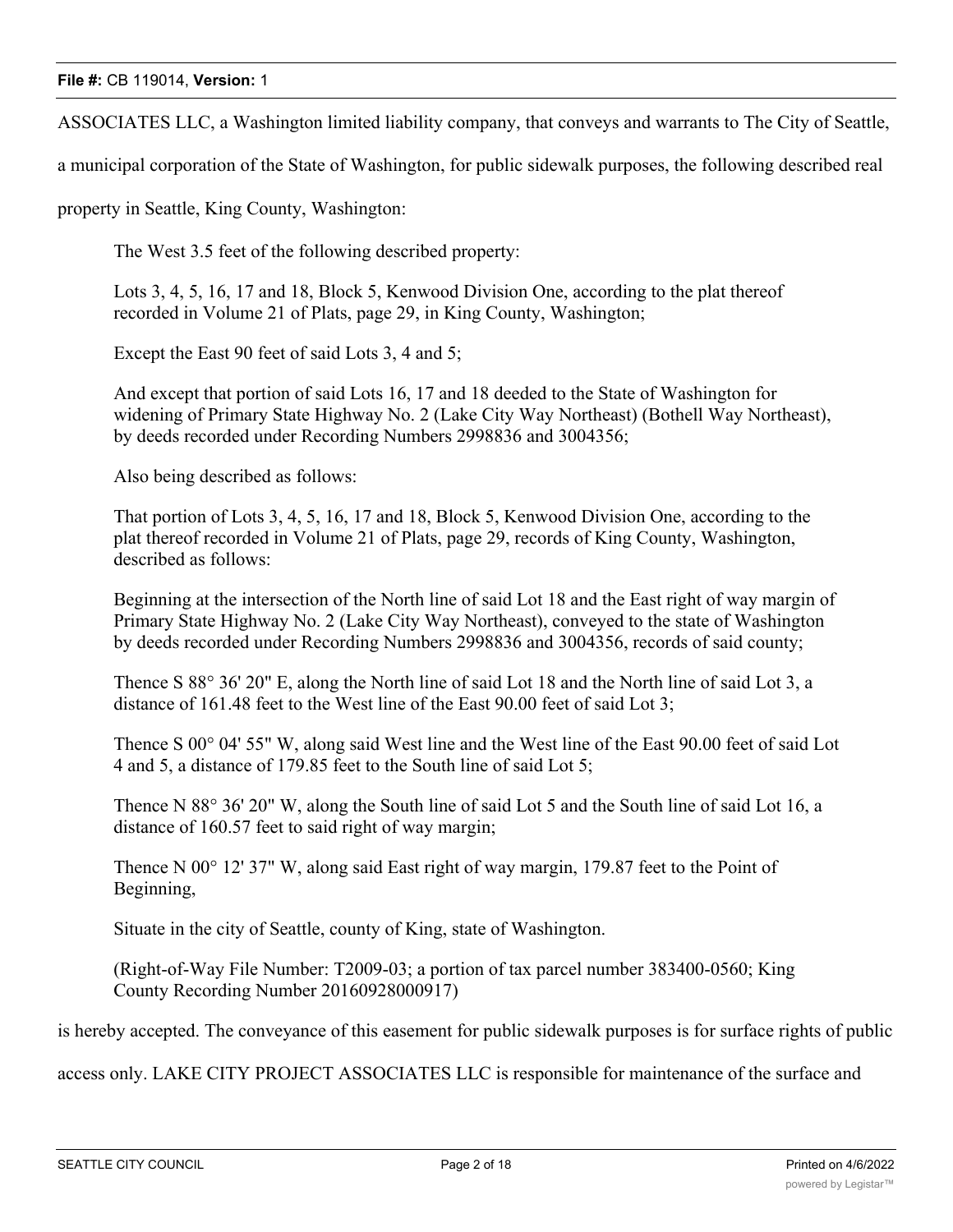supporting structure of this easement area.

Section 2. The Easement for Public Sidewalk, dated March 3, 2016, by THE BOARD OF REGENTS

OF THE UNIVERSITY OF WASHINGTON, a state institution of higher education and an agency of the State

of Washington, that conveys and warrants to The City of Seattle, a municipal corporation of the State of

Washington, for public sidewalk purposes, the following described real property in Seattle, King County,

Washington:

That portion of the Northwest quarter of the Southwest quarter of Section 16, Township 25 North, Range 4 East, Willamette Meridian, in the City of Seattle, King County, Washington described as follows:

Commencing at a monument located at the intersection of the West line of said Southwest quarter and the monumented centerline of NE Pacific Street, said monument lies North 51° 58' 20" West a distance of 1128.08 feet, as measured along the centerline of NE Pacific Street, from a monument located in the centerline of NE Pacific Street at its intersection with NE Pacific Place, said point of commencement monument also lies  $+/- 417.26$  feet Southerly of, as measured along said West line, the Northwest corner of the Northwest quarter of the Southwest quarter of said section and is also on the centerline of vacated 15<sup>th</sup> Avenue NE.

Thence South  $2^{\circ}$  07' 07" West, along said West line and along the centerline of said vacated 15<sup>th</sup> Avenue NE a distance of 64.20 feet, more or less, to the Southwest right-of-way line of NE Pacific Street;

Thence South 51° 58' 20" East, along said right-of-way line, a distance of 128.95 feet, more or less, to the most Southeasterly point of that particular correction easement for public sidewalk and utilities recorded under Recording No. 20160107000467, records of King County, Washington and the Point of Beginning.

Thence continuing South 51° 58' 20" East, along said right-of-way line, a distance of 76.45 feet to an angle point in said right-of-way line;

Thence continuing along said right-of-way line, South 54° 15' 47" East a distance of 146.89 feet;

Thence North 78° 07' 25" West, departing said right-of-way line, a distance of 4.22 feet;

Thence North 56° 58' 26" West a distance of 85.83 feet;

Thence North 52° 28' 47" West a distance of 143.55 feet, more or less, to the Southerly line of said correction easement per Recording No. 20160107000467;

Thence South 78° 13' 19" East, along said Southerly line, a distance of 10.72 feet, more or less, to said right-of-way line and the Point of Beginning.

Said easement area has upper and lower limits with the lower limit defined by the physical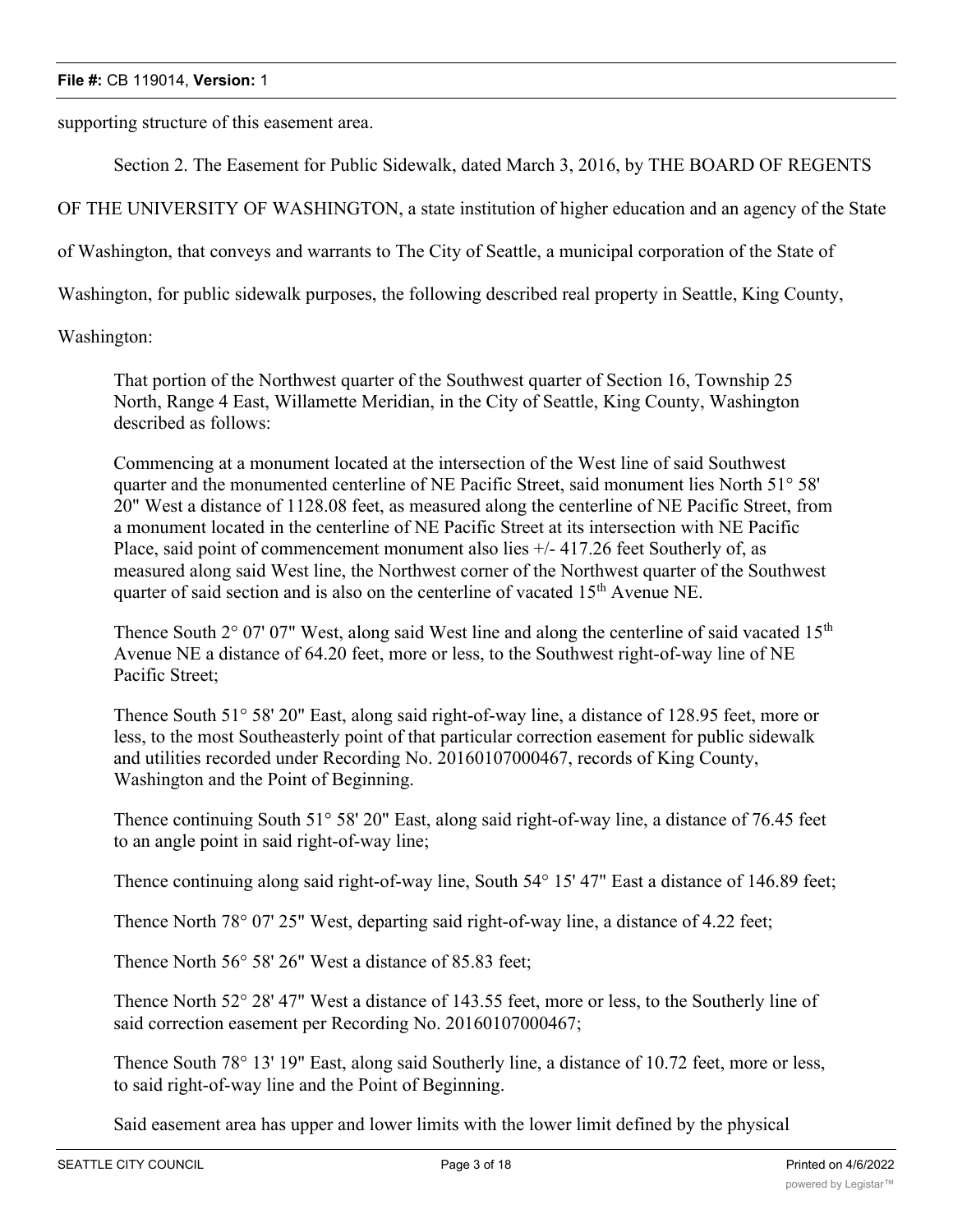surface of the sidewalk and the upper limit defined by a plane parallel with, and 8.00 feet above, the physical surface of the sidewalk. Said limits are more particularly defined as follows;

At the Northwest end the lower limit elevation is 68.44 feet and the upper limit elevation is 76.44 feet and at the Southwest end the lower limit is 62.15 feet and the upper limit elevation is 70.15 feet. Elevations are per NAVD 88 (North American Vertical Datum 1988).

Easement area contains 956 square feet or 0.0219 acres, more or less.

Situate in the city of Seattle, county of King, state of Washington.

(Right-of-Way File Number: T2015-32B a portion of tax parcel number 162504-9001; King County Recording Number 20160317000681)

is hereby accepted. The conveyance of this easement for public sidewalk is for surface rights of public access

only. THE BOARD OF REGENTS OF THE UNIVERSITY OF WASHINGTON is responsible for

maintenance of the surface and supporting structure of this easement area.

Section 3. The Easement for Public Sidewalk, dated April 11, 2016, by SOUTH LAKE UNION

FAIRVIEW, LLC, a Delaware limited liability company, that conveys and warrants to The City of Seattle, a

municipal corporation of the State of Washington, for public sidewalk purposes, the following described real

property in Seattle, King County, Washington:

The East 2.50 feet of the North 166.78 feet of the following described property:

Lots 1 through 3, Block 108, David T. Denny's First Addition to North Seattle, according to the plat thereof recorded in Volume 1 of Plats, page 79, records of King County, Washington;

Except the East 21 feet thereof condemned in King County Superior Court Cause No. 204496 for extending and establishing of Fairview Avenue North, as provided by Ordinance No. 51975 of the City of Seattle.

Situate in the city of Seattle, King County, Washington.

(Right-of-Way File Number: T2015-48; a portion of tax parcel numbers 198320-0605, 198320- 0610, and 198320-0615; King County Recording Number 20160414000485)

is hereby accepted. The conveyance of this easement for public sidewalk purposes is for surface rights of public

access only. SOUTH LAKE UNION FAIRVIEW, LLC. is responsible for maintenance of the surface and

supporting structure of this easement area.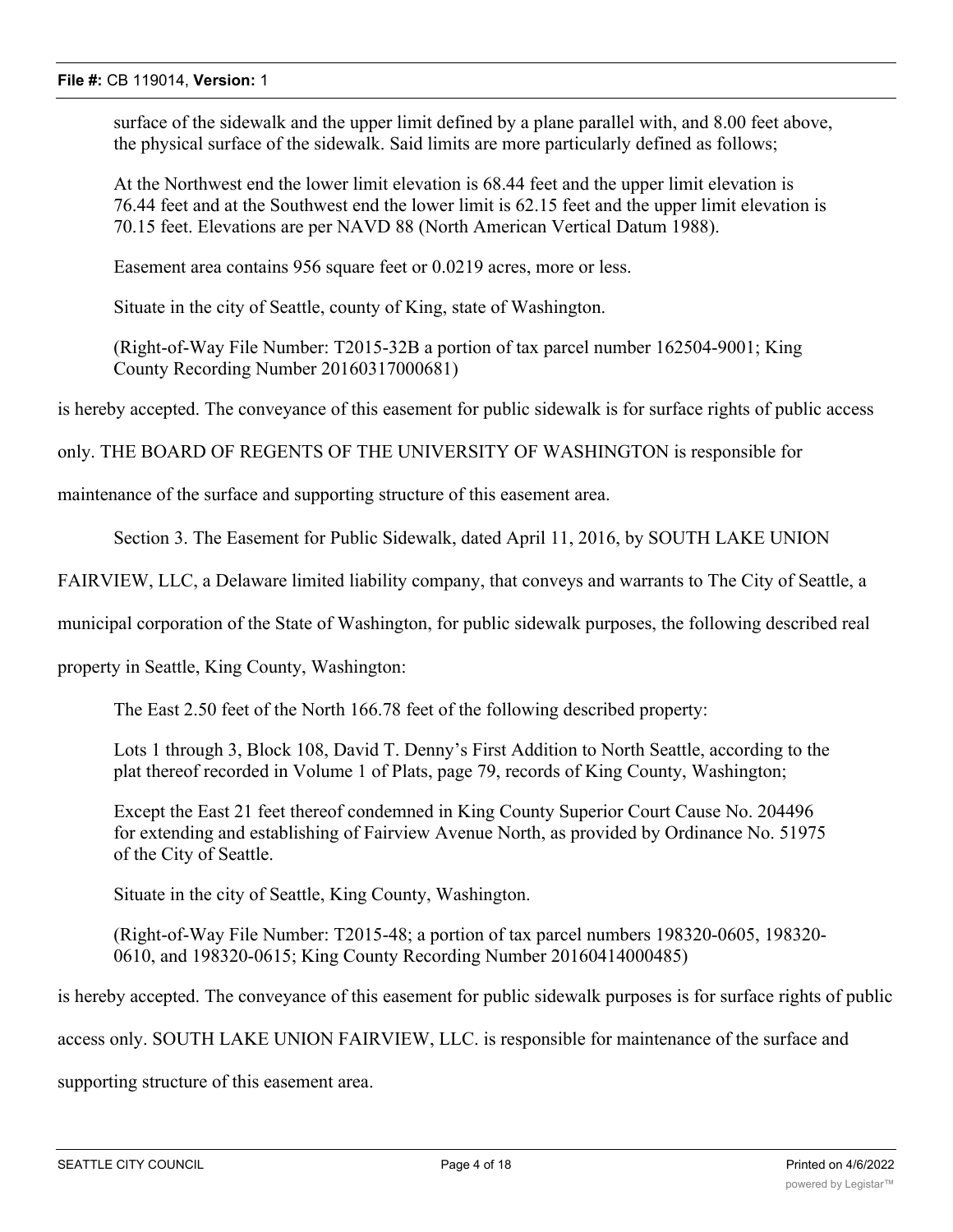Section 4. The Easement for Public Sidewalk, dated May 17, 2016, by ACORN DEVELOPMENT LLC,

a Delaware limited liability company, that conveys and warrants to The City of Seattle, a municipal corporation

of the State of Washington, for public sidewalk purposes, the following described real property in Seattle, King

County, Washington:

The Northerly 1.00 foot of Lots 6 and 7, Block 20, Second Addition to the Town of Seattle as laid off by the Heirs of Sarah A. Bell, (deceased) (Commonly known as Heirs of Sarah A. Bell's 2<sup>nd</sup> Addition to the City of Seattle), according to the plat thereof recorded in Volume 1 of Plats, page 121, in King County, Washington.

Except the Westerly 12.00 feet of Lot 6 and the Easterly 12.00 of Lot 7, condemned in King County Superior Court Cause Number 193437 for the widening of  $7<sup>th</sup>$  and  $8<sup>th</sup>$  Avenues, as provided by Ordinance Number 50890 of the City of Seattle.

Together with the Northerly 1.00 foot of the adjoining alley to be vacated under Seattle Clerk File No. 312262.

Situate in the city of Seattle, county of King, state of Washington.

(Right-of-Way File Number: T-2015-74; a portion of tax parcel numbers 066000-0275 and 066000-0280; King County Recording Number 20160606000099)

is hereby accepted. The conveyance of this easement for public sidewalk purposes is for surface rights of public

access only. ACORN DEVELOPMENT LLC is responsible for maintenance of the surface and supporting

structure of this easement area.

Section 5. The Public Access Easement, dated February 29, 2016, by THE BOARD OF REGENTS OF

THE UNIVERSITY OF WASHINGTON, a state institution of higher education and an agency of the State of

Washington, that conveys and warrants to The City of Seattle, a municipal corporation of the State of

Washington, for public access, the following described real property in Seattle, King County, Washington:

That portion of Northeast Pacific Street, vacated by Ordinance 110306, and adjacent to Lots 16, 17 and the alley in Block 25, of Brooklyn Addition to Seattle, according to the plat thereof recorded in Volume 7 of Plats, page 32, records of King County, being more particularly described as follows:

Beginning at the intersection of the East margin of said alley with the Northeast margin of said vacated Northeast Pacific Street;

Thence South 02° 06' 57" West along the Southerly extension of the East margin of said alley, a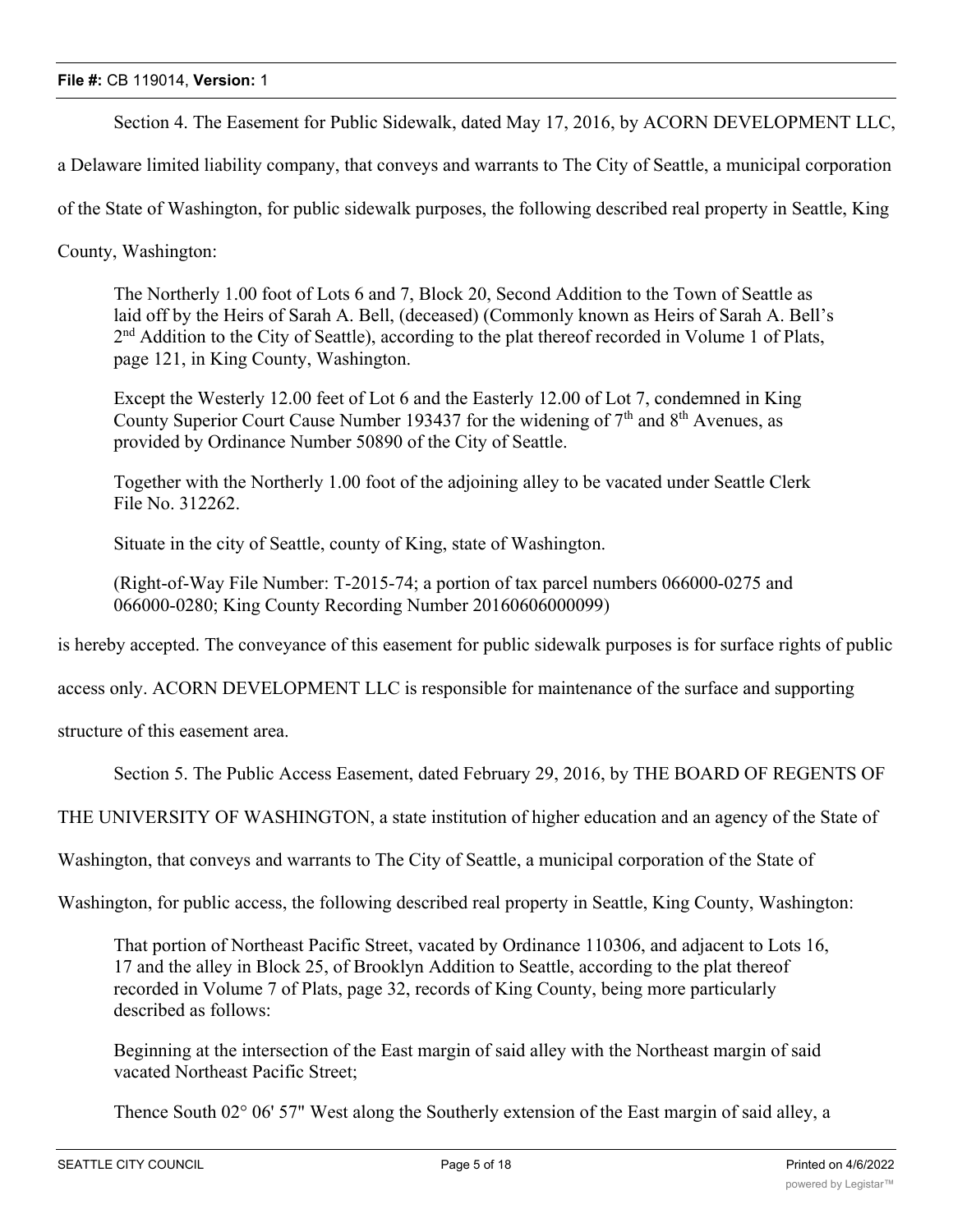distance of 7.41 feet to a point lying 6.00 feet Southwesterly of and at right angles to the Northeast margin of said vacation.

Thence South 51° 58' 17" East along a line being 6.00 feet Southwesterly of and parallel to the Northeast margin of said vacation, a distance of 125.51 feet to the beginning of a non-tangent curve, concave Westerly, having a radius of 138.50 feet and from which the radial center bears North 69° 13' 19" West;

Thence Southerly and Southwesterly 19.53 feet along said curve, through a central angle of 08° 04' 49", to the Southwest margin of said vacation;

Thence North 51° 58' 17" West along said Southwest margin, a distance of 137.20 feet, to the Southerly extension of a line lying 3.00 feet Westerly of and at right angles to the West margin of said alley;

Thence departing North 02° 06' 57" East, along said extension, a distance of 30.87 feet to the Northeast margin of said vacation;

Thence South 51° 58' 17" East along said Northeast margin, a distance of 20.99 feet to the Point of Beginning;

The above described parcel contains 2,826 square feet (0.0649 acre), more or less;

Situate in the city of Seattle, King County, Washington.

(Right-of-Way File Number: T-2015-85; a portion of tax parcel number 114200-2535; King County Recording Number 20160405000086)

is hereby accepted. The conveyance of this easement for public access purposes is for surface rights of public

access only. The City of Seattle is responsible for maintaining the easement's surface; provided however, that

the BOARD OF REGENTS OF THE UNIVERSITY OF WASHINGTON has made all improvements

necessary to comply with this easement, and City code and rules.

Section 6. The Easement for Public Sidewalk, dated February 24, 2016, by LE MADISON, LLC, a

Washington limited liability company, that conveys and warrants to The City of Seattle, a municipal

corporation of the State of Washington, for public sidewalk purposes, the following described real property in

Seattle, King County, Washington:

The Northwesterly 0.50 feet as measured perpendicular to the Northwesterly boundary of the following described property:

Parcel A, City of Seattle Lot Boundary Adjustment No. 3009442, recorded under King County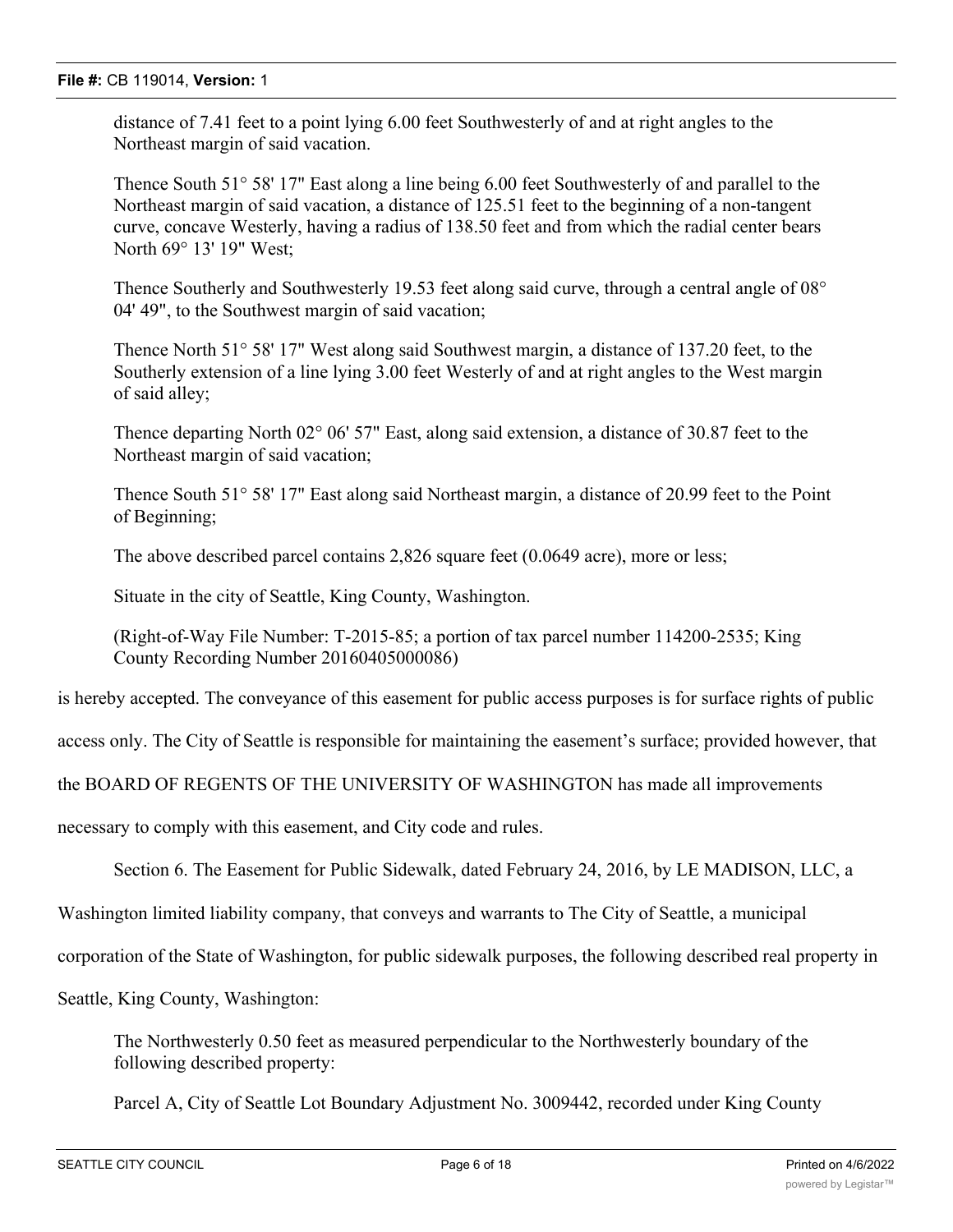Recording No. 20100728900004.

Situate in the city of Seattle, King County, Washington.

(Right-of-Way File Number: T2015-86; a portion of tax parcel number 140730-0070; King County Recording Number 20160408000069)

is hereby accepted. The conveyance of this easement for public sidewalk purposes is for surface rights of public

access only. LE MADISON, LLC is responsible for the maintenance of the surface and supporting structure of

this easement area.

Section 7. The Easement for Public Sidewalk, dated March 4, 2016, by WALTERS

GRANDCHILDREN WASHINGTON LLC, a Washington limited liability company, that conveys and warrants

to The City of Seattle, a municipal corporation of the State of Washington, for public sidewalk purposes, the

following described real property in Seattle, King County, Washington:

The South 6.00 feet of the North 11.50 feet of the following described property:

Parcel Z, City of Seattle Lot Boundary Adjustment No. 3010110, recorded under Recording No. 20090909900007, and amended by Affidavit of Minor Correction of Map, recorded under Recording No. 20131011000564,

Situate in the city of Seattle, county of King, state of Washington.

(Right-of-Way File Number: T2015-89B; a portion of tax parcel number 202404-9054; King County Recording Number 20160309000957)

is hereby accepted. The conveyance of this easement for public sidewalk purposes is for surface rights of public

access only. WALTERS GRANDCHILDREN WASHINGTON LLC is responsible for the maintenance of the

surface and supporting structure of the easement area.

Section 8. The Easement for Public Sidewalk, dated January 12, 2016, by ELLIOTT NE LLC, a

Washington limited liability company, that conveys and warrants to The City of Seattle, a municipal

corporation of the State of Washington, for public sidewalk purposes, the following described real property in

Seattle, King County, Washington:

The Southeasterly 6.00 feet of the Northwesterly 40.00 feet of Lot 9, Block 27 of the Second Addition to the Town of Seattle as laid off by the Heirs of Sarah A. Bell, (deceased) (Commonly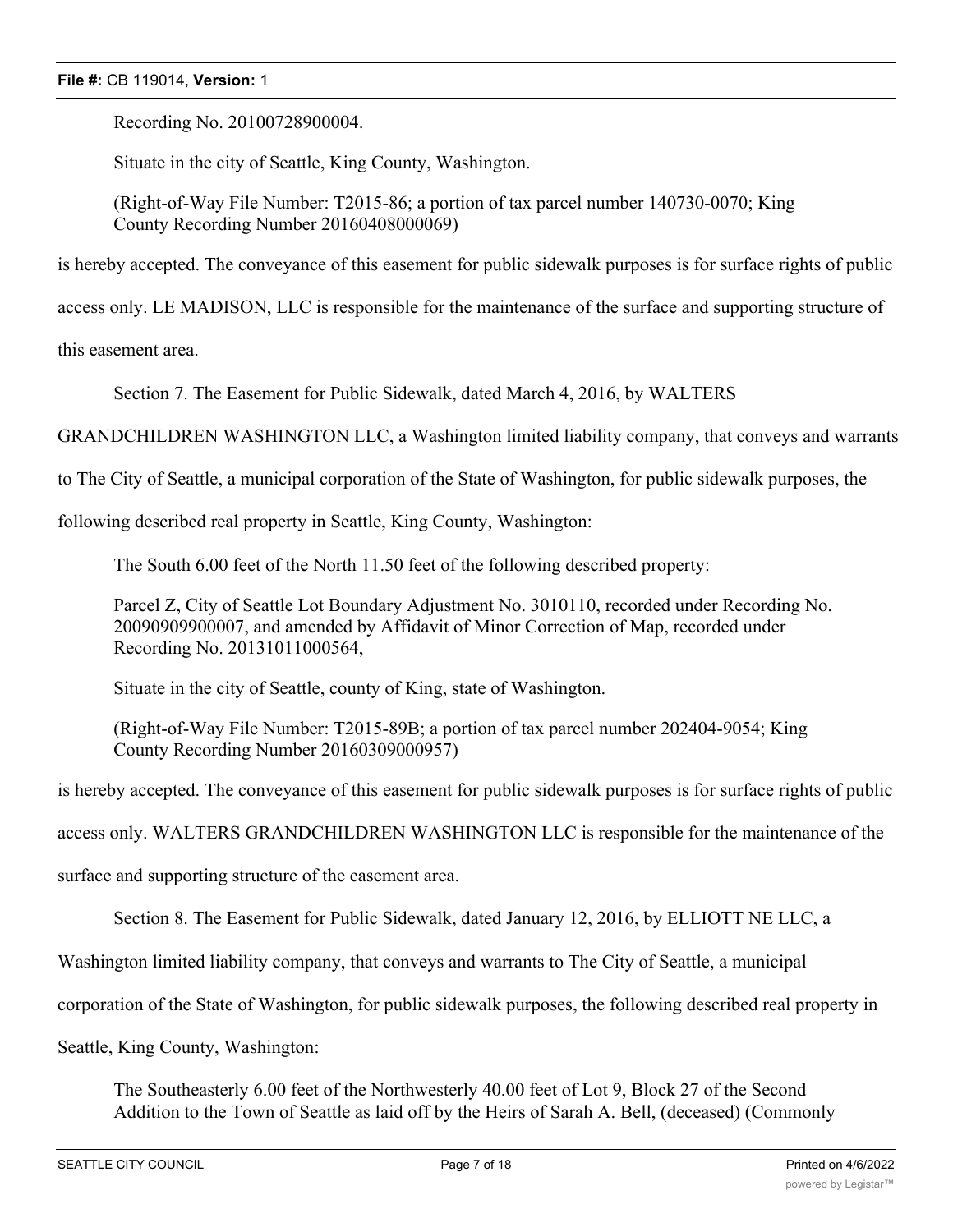known as Heirs of Sarah A. Bell's  $2<sup>nd</sup>$  Addition to the City of Seattle), according to the plat thereof, recorded in Volume 1 of Plats, page 121, Records of King County, Washington.

Except any portion of Lot 9 lying within that particular alley conveyed to the City of Seattle by Pacific Northwest Traction Company by instrument dated December 9, 1926 and recorded February 2, 1928 and accepted by the City of Seattle by Ordinance No. 54625 dated February 8, 1928.

And except any portion of Lot 9 lying within that particular alley dedication recorded under Recording Number 20160107000670.

The above described easement area has upper and lower limits, defined by two inclined planes. The lower limit elevation for the lower inclined plane is 129.5 feet and the upper limit elevation for the upper inclined plane is 143.5 feet at the Northeast end of the easement at the Northeast line of Lot 9 and the lower limit elevation for the lower inclined plane is 125.4 feet and the upper limit elevation for the upper inclined plane is 139.4 feet at the Southwest end of the easement at the Easterly line of the alley portion dedicated per Recording No. 20160107000670. The lower inclined plane is defined by the finished grade surface and the upper inclined plane is defined as being 14.0 feet above the finished grade surface.

Said elevations described herein are expressed in terms of the North American Vertical Datum of 1988 (NAVD 88) as of the date of this instrument and are based upon City of Seattle Benchmark ID 3832-2204, being a 3" diameter brass cap stamped "BRH 38010", located in a handicap ramp at the East quadrant of 9<sup>th</sup> Avenue and Stewart Street with an elevation of 125.26 feet.

Situate in the City of Seattle, King County, Washington.

(Right-of-Way File Number: T2015-90B; a portion of tax parcel number 066000-0740; King County Recording Number 20160115000858)

is hereby accepted. The conveyance of this easement for public sidewalk purposes is for surface rights of public

access only. ELLIOTT NE LLC is responsible for maintenance of the surface and supporting structure of this

easement area.

Section 9. The Easement for Alley Purposes, dated January 12, 2016, by ELLIOTT NE LLC, a

Washington limited liability company, that conveys and warrants to The City of Seattle, a municipal

corporation of the State of Washington, for public alley purposes, the following described real property in

Seattle, King County, Washington:

That portion of Lots 9 through 12, Block 27 of the Second Addition to the Town of Seattle as laid off by the Heirs of Sarah A. Bell, (deceased) (Commonly known as Heirs of Sarah A. Bell's  $2<sup>nd</sup>$  Addition to the City of Seattle), according to the plat thereof, recorded in Volume 1 of Plats, page 121, records of King County, Washington, lying Southwest of a line which lies 155.97 feet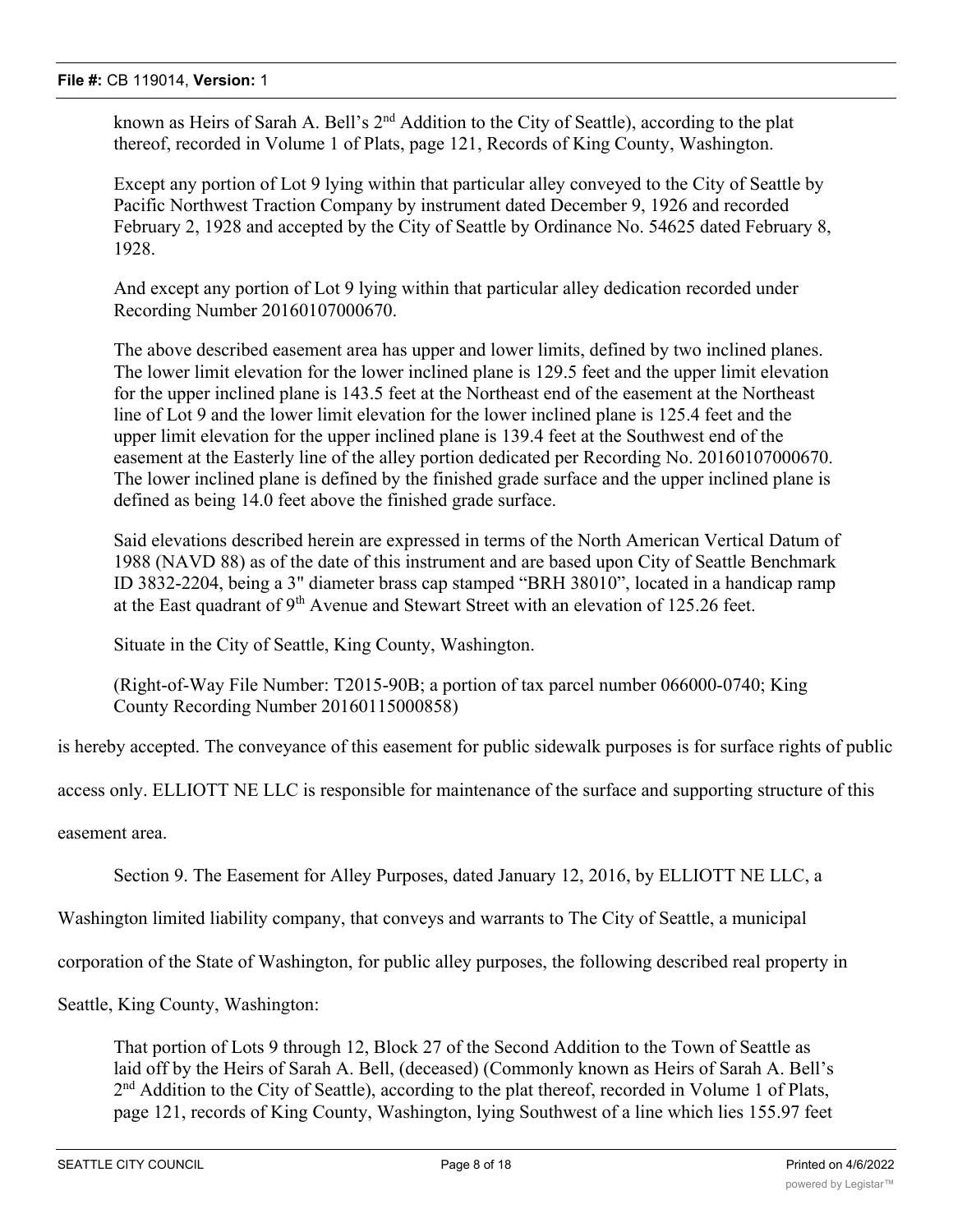Southwest of, and parallel with, the monumented centerline of the platted right-of-way of  $9<sup>th</sup>$ Avenue.

Except any portion of Lot 9 lying within, or Northwest of, that particular alley conveyed to the City of Seattle by Pacific Northwest Traction Company by instrument dated December 9, 1926 and recorded February 2, 1928 and accepted by the City of Seattle by Ordinance No. 54625 dated February 8, 1928.

And except any portion of said Lots lying within that particular alley dedication recorded under Recording No. 20160107000670.

The above described easement area has upper and lower limits, defined by two inclined planes. The lower limit elevation for the lower inclined plane is 133.5 feet and the upper limit elevation for the upper inclined plane is 147.5 feet at the Southeast end of the easement at the Southeast line of said Lot 12 and the lower limit elevation for the lower inclined plane is 125.5 feet and the upper limit elevation for the upper inclined plane is 139.5 feet at the Northwest end of the easement at the Easterly line of the alley portion dedicated per Recording No. 20160107000670. The lower inclined plane is defined by the finished grade surface and the upper inclined plane is defined as being 14.0 feet above the finished grade surface.

Said elevations described herein are expressed in terms of the North American Vertical Datum of 1988 (NAVD 88) as of the date of this instrument and are based upon City of Seattle Benchmark ID 3832-2204, being a 3" diameter brass cap stamped "BRH 38010", located in a handicap ramp at the East quadrant of 9<sup>th</sup> Avenue and Stewart Street with an elevation of 125.26 feet.

Situate in the City of Seattle, King County, Washington.

(Right-of-Way File Number: T2015-90C; a portion of tax parcel number 066000-0740; King County Recording Number 20160115000859)

is hereby accepted. The conveyance of this easement for public alley purposes is for surface rights of public

access only. ELLIOTT NE LLC is responsible for the maintenance of the surface and supporting structure of

this easement area.

Section 10. The Easement for Alley Turn-Around, dated January 12, 2016, by ELLIOTT NE LLC, a

Washington limited liability company, that conveys and warrants to The City of Seattle, a municipal

corporation of the State of Washington, for public alley purposes, the following described real property in

Seattle, King County, Washington:

That portion of Lots 11 and 12, Block 27 of the Second Addition to the Town of Seattle as laid off by the Heirs of Sarah A. Bell, (deceased) (Commonly known as Heirs of Sarah A. Bell's 2<sup>nd</sup> Addition to the City of Seattle), according to the plat thereof, recorded in Volume 1 of Plats, page 121, records of King County, Washington, described as follows: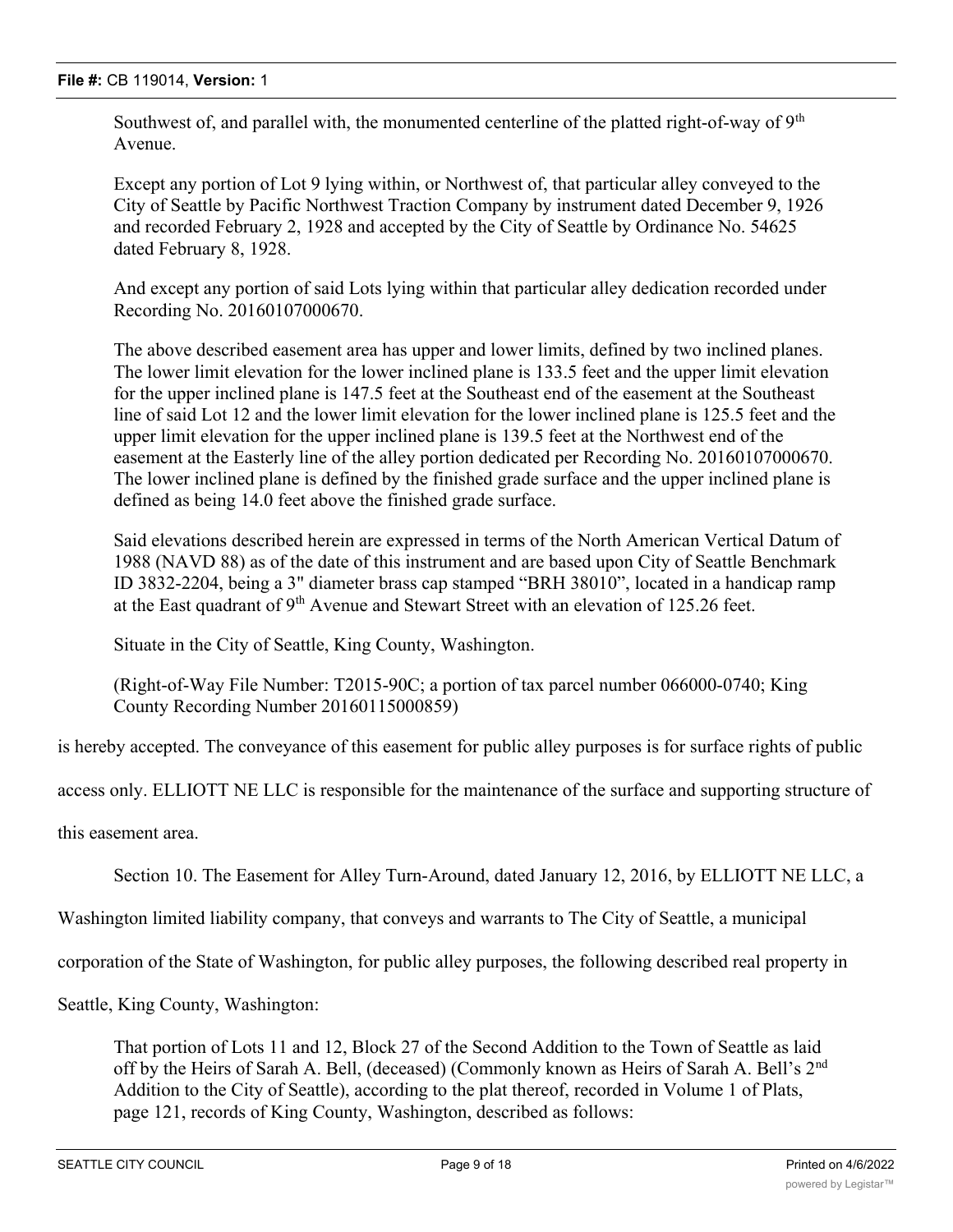Commencing at the most Easterly corner of Lot 12 of said block and plat, said point lying 33.00 feet, as measured at right angles, from the monumented centerline of the platted right-of-way of both 9<sup>th</sup> Avenue and Howell Street;

Thence South 42 °19' 59" West, along the Northwest right-of-way line of Howell Street, a distance of 122.97 feet;

Thence North 47° 41' 56" West, departing said right-of-way line, a distance of 28.11 feet to the Point of Beginning.

Thence continuing North 47° 41' 56" West a distance of 52.26 feet to a point of non-tangent curve, the center of which bears South 42° 10' 13" East;

Thence Southeasterly along the arc of a curve to the right, said curve having a radius of 26.25 feet, through a central angle of 168° 56' 35" a distance of 77.40 feet to the Point of Beginning.

The above described easement area has upper and lower limits.

The lower limit elevation is 129.5 feet and is defined by the finished grade surface and the upper limit elevation is 143.5 feet and is 14.0 feet above the finished grade surface.

Said elevations described herein are expressed in terms of the North American Vertical Datum of 1988 (NAVD 88) as of the date of this instrument and are based upon City of Seattle Benchmark ID 3832-2204, being a 3" diameter brass cap stamped "BRH 38010", located in a handicap ramp at the East quadrant of  $9<sup>th</sup>$  Avenue and Stewart Street with an elevation of 125.26 feet;

Easement area contains 950 square feet.

Situate in the City of Seattle, King County, Washington.

(Right-of-Way File Number: T2015-90D; a portion of tax parcel number 066000-0740; King County Recording Number 20160115000860)

is hereby accepted. The conveyance of this easement for public alley purposes is for surface rights of public

access only. ELLIOTT NE LLC is responsible for the maintenance of the surface and supporting structure of

this easement area.

Section 11. The Easement for Public Sidewalk, dated January 12, 2016, by ELLIOTT NE LLC, a

Washington limited liability company, that conveys and warrants to The City of Seattle, a municipal

corporation of the State of Washington, for public sidewalk purposes, the following described real property in

Seattle, King County, Washington:

That portion of Lots 1 through 6 of Block 27 of the Second Addition to the Town of Seattle as laid off by the Heirs of Sarah A. Bell, deceased, commonly known as Heirs of Sara A. Bell's 2<sup>nd</sup>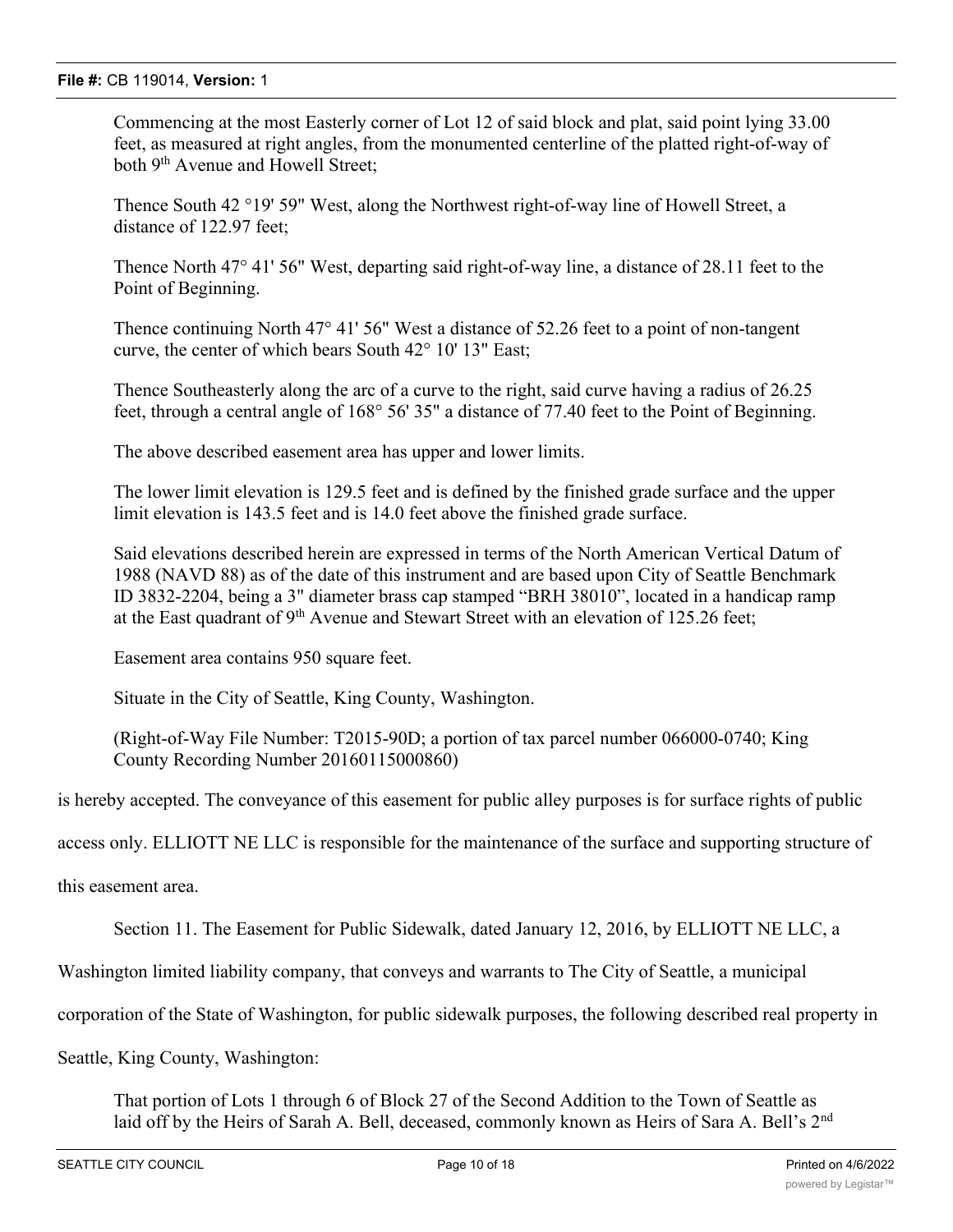Addition to the City of Seattle, according to the plat thereof, recorded in Volume 1 of Plats, page 121, records of King County, Washington described as follows:

The Southeasterly 3.00 feet of Lot 1 and the Southwesterly 3.00 feet of Lots 1 through 6.

Said 3.00 foot wide strip of land shall be bounded on the Easterly end by the Southwesterly line of the alley which bisects said Block 27 in a Southeast to Northwest direction and on the Westerly end by the Southeast right-of-way line of Stewart Street as established by City of Seattle Condemnation Ordinance No. 14881.

Easement area contains 1,474 square feet.

Situate in the City of Seattle, King County, Washington.

(Right-of-Way File Number: T2015-90E; a portion of tax parcel numbers 066000-0705, 066000- 0708, 066000-0725, 066000-0735, and 066000-0740; King County Recording Number 20160115000861)

is hereby accepted. The conveyance of this easement for public sidewalk purposes is for surface rights of public

access only. ELLIOTT NE LLC is responsible for the maintenance of the surface and supporting structure of

this easement area.

Section 12. The Easement for Public Sidewalk, dated January 12, 2016, by ELLIOTT NE LLC, a

Washington limited liability company, that conveys and warrants to The City of Seattle, a municipal

corporation of the State of Washington, for public sidewalk purposes, the following described real property in

Seattle, King County, Washington:

That portion of Lot 4, Block 27 of the Second Addition to the Town of Seattle as laid off by the Heirs of Sarah A. Bell, (deceased) (Commonly known as Heirs of Sarah A. Bell's 2<sup>nd</sup> Addition to the City of Seattle), according to the plat thereof, recorded in Volume 1 of Plats, page 121, records of King County, Washington described as follows:

A 6.00 foot wide strip of land lying 3.00 feet on each side of the following described centerline;

Commencing at the most Southerly corner of Lot 1 of said block and plat, said point lying 33.00 feet, as measured at right angles, from the monumented centerline of the platted right-of-way of both 8<sup>th</sup> Avenue and Howell Street;

Thence North 41 $\degree$  53' 07" West, along the Northeast right-of-way line of  $8<sup>th</sup>$  Avenue, a distance of 203.93 feet to the Point of Beginning;

Thence North 42° 18' 27" East, departing said right-of-way line, a distance of 129.53 feet, more or less, to the Southwest line of the alley which bisects said Block 27 in a Southeast to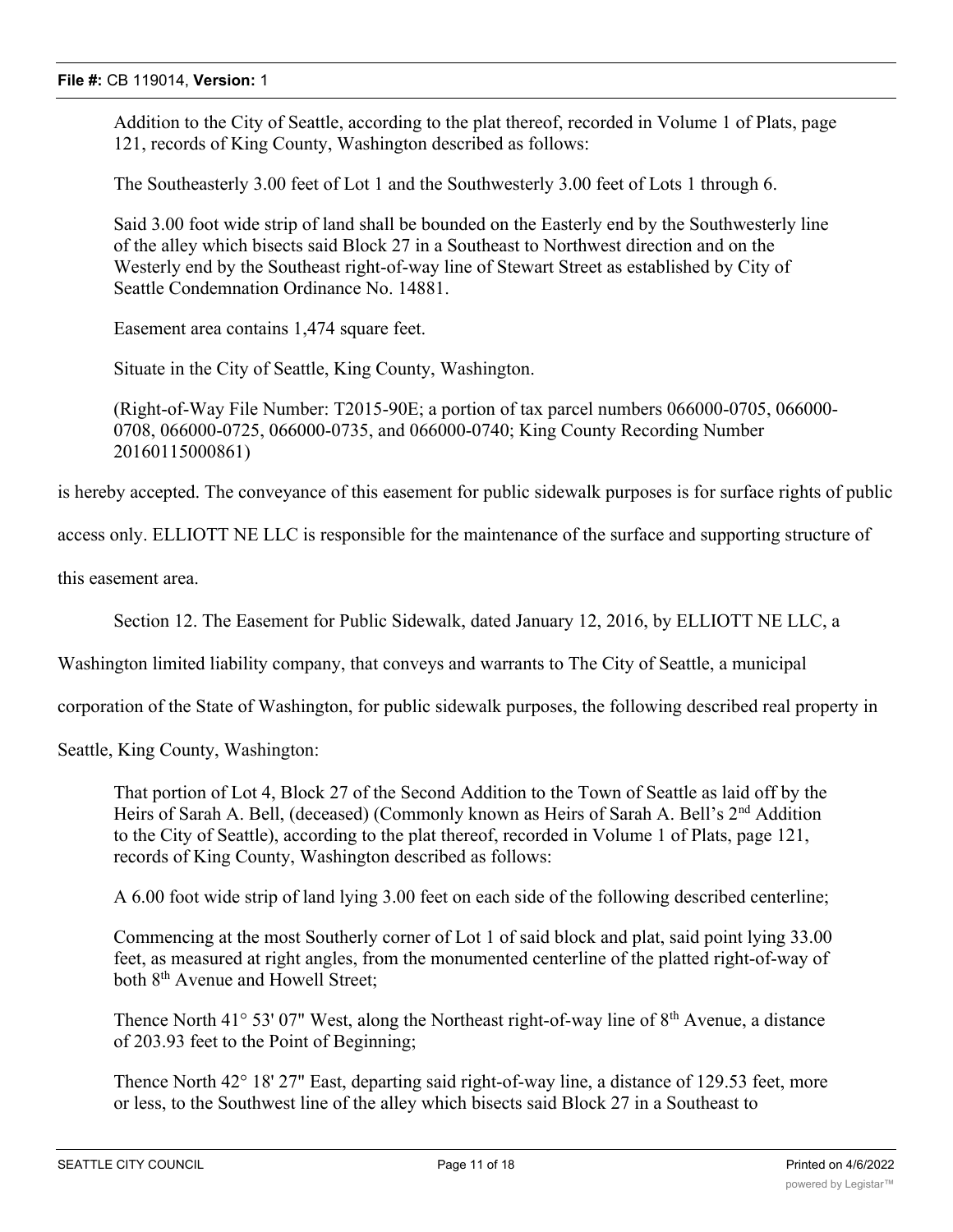Northwest direction and the terminus of the herein described centerline.

The sidelines of the herein described strip of land are to be lengthened or shortened as necessary to close upon said right-of-way line and alley line.

Easement area contains 777 square feet.

Situate in the City of Seattle, King County, Washington.

(Right-of-Way File Number: T-2015-90F; a portion of tax parcel number 066000-0735; King County Recording Number 20160115000862)

is hereby accepted. The conveyance of this easement for public sidewalk purposes is for surface rights of public

access only. ELLIOTT NE LLC is responsible for the maintenance of the surface and supporting structure of

this easement area.

Section 13. The Easement for Public Sidewalk, dated April 21, 2016, by MARTIN SQUARED LLC, a

Washington limited liability company, that conveys and warrants to The City of Seattle, a municipal

corporation of the State of Washington, for public sidewalk purposes, the following described real property in

Seattle, King County, Washington:

The East 5 feet 2 inches of Lot 9, Block 5, Buckius Addition to the City of Seattle, as per plat recorded in Volume 7 of Plats, page 85, records of King County,

Situate in the city of Seattle, county of King, state of Washington.

(Right-of-Way File Number: T2016-5; a portion of tax parcel number 118900-0544 and 118900- 0550; King County Recording Number 20160428000985)

is hereby accepted. The conveyance of this easement for public sidewalk purposes is for surface rights of public

access only. MARTIN SQUARED LLC is responsible for maintenance of the surface and supporting structure

of this easement area.

Section 14. The Easement for Public Sidewalk, dated March 22, 2016, by ISOLA REAL ESTATE IV,

L.L.C., a Washington limited liability company, that conveys and warrants to The City of Seattle, a municipal

corporation of the State of Washington, for public sidewalk purposes, the following described real property in

Seattle, King County, Washington:

The North 2.00 feet of Parcels A and B, City of Seattle Short Subdivision No. 3019754, under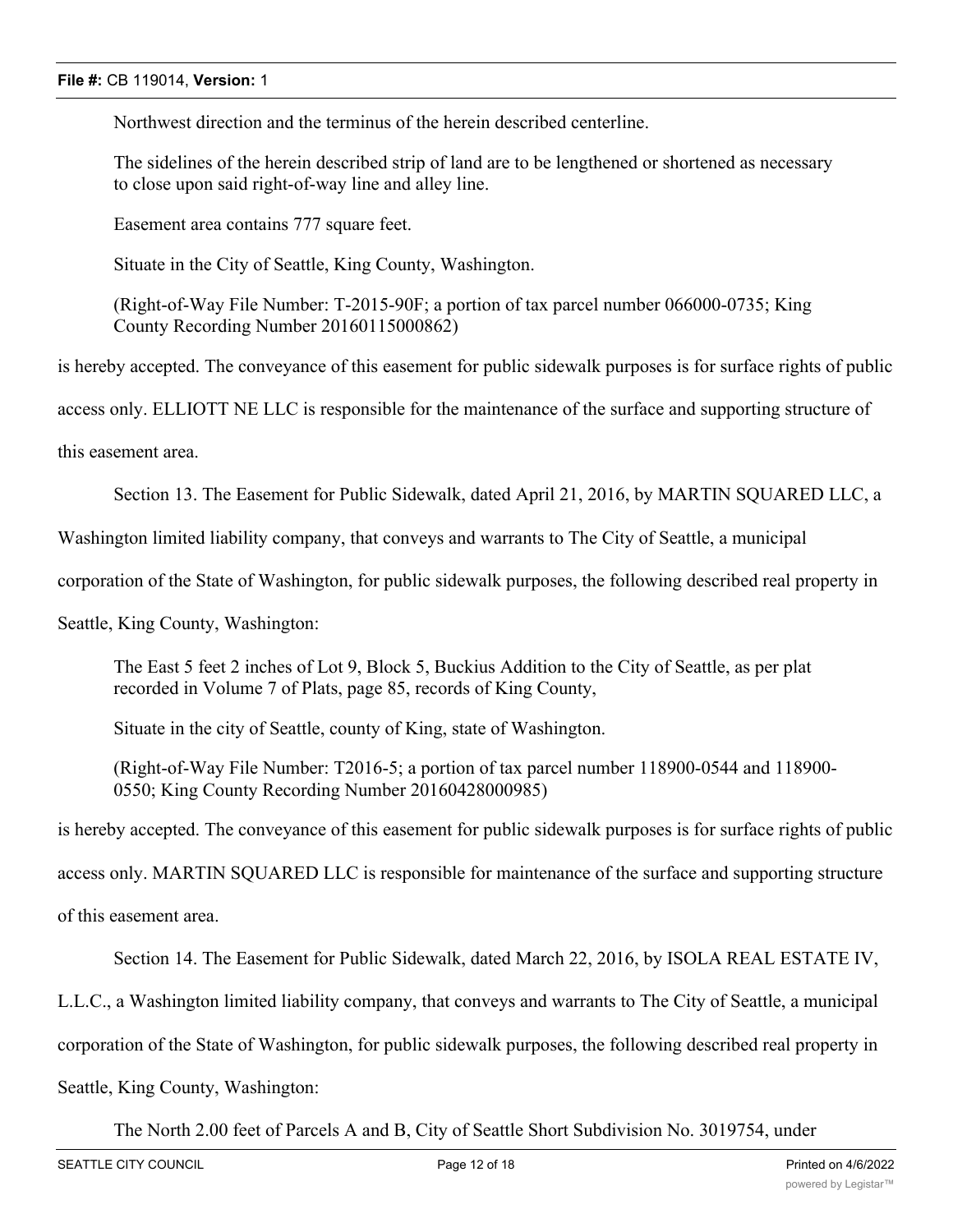King County Recording No. 20151023900001,

Situate in the City of Seattle, county of King, state of Washington.

(Right-of-Way File Number: T2016-10; a portion of tax parcel numbers 912200-0265 and 912200-0267; King County Recording Number 20160418001685)

is hereby accepted. The conveyance of this easement for public sidewalk purposes is for surface rights of public

access only. ISOLA REAL ESTATE IV, L.L.C. is responsible for maintenance of the surface and supporting

structure of this easement area.

Section 15. The Easement for Public Sidewalk, dated June 3, 2016, by 2134 WESTERN, LLC, a South

Carolina limited liability company, that conveys and warrants to The City of Seattle, a municipal corporation of

the State of Washington, for public sidewalk purposes, the following described real property in Seattle, King

County, Washington:

The Southwesterly 2.00 feet in width of the following described parcel;

Lots 1, 4, and 5, Block 39, Addition to the Town of Seattle, as laid out by A. A. Denny (Commonly known as A. A. Denny's  $6<sup>th</sup>$  Addition to the City of Seattle), according to the plat thereof recorded in Volume 1 of Plats, page 99, in King County, Washington.

Situate in the City of Seattle, King County, Washington.

(Right-of-Way File Number: T2016-23; a portion of tax parcel number 197720-0505; King County Recording Number 20160613000633)

is hereby accepted. The conveyance of this easement for public sidewalk purposes is for surface and

underground rights of public access only. 2134 WESTERN, LLC is responsible for the maintenance of the

surface of this easement area.

Section 16. The Easement for Public Sidewalk, dated July 13, 2016, by CHERRY ST LLC, a

Washington limited liability company, that conveys and warrants to The City of Seattle, a municipal

corporation of the State of Washington, for public sidewalk purposes, the following described real property in

Seattle, King County, Washington:

The Southwesterly 2.00 feet of Lot 8, Block 56, Terry's First Addition to the Town of Seattle, according to the plat thereof recorded in Volume 1 of Plats, page 49, in King County,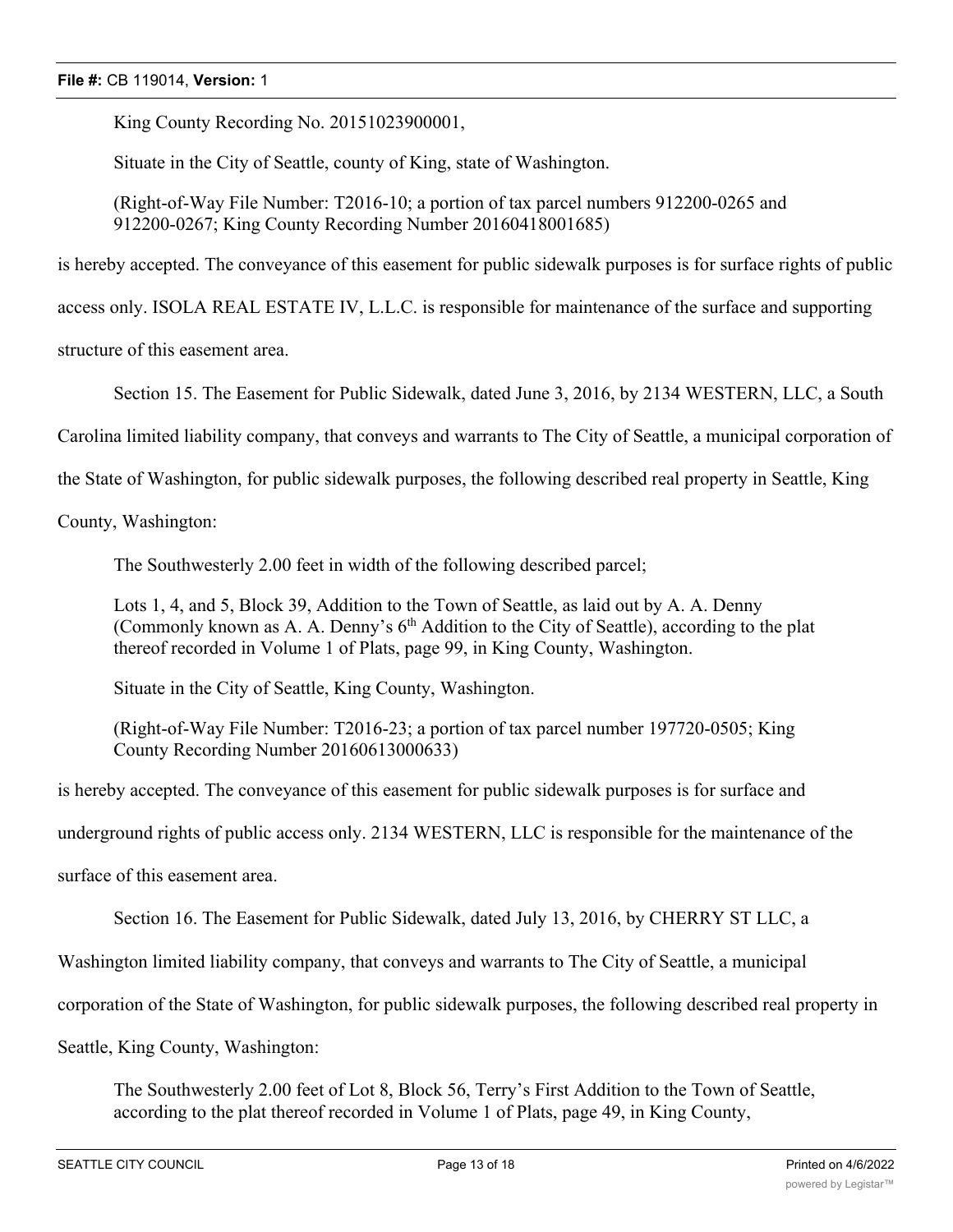Washington, more particularly described as follows;

Beginning at the Southerly most corner of said Lot 8, said point also being the intersection of the Westerly right-of-way margin of Cherry Street and the Northerly right-of-way margin of  $7<sup>th</sup>$ Avenue;

Thence North 30 $\degree$  36' 28" West, along the Northerly right-of-way margin of  $7<sup>th</sup>$  Avenue, a distance of 59.97 feet;

Thence departing North 59° 23' 52" East, along the Northwesterly boundary of said Lot 8, a distance of 2.00 feet;

Thence South 30° 36' 28" East, a distance of 59.97 feet, to the Westerly right-of-way margin of Cherry Street;

Thence South 59° 23' 57" West, along the Westerly right-of-way margin of Cherry Street, a distance of 2.00 feet, to the Point of Beginning;

Containing an area of 119.9 square feet;

Situate in the city of Seattle, King County, Washington.

(Right-of-Way File Number: T2016-28; a portion of tax parcel number 859040-0472; King County Recording Number 20160721000954)

is hereby accepted. The conveyance of this easement for public sidewalk purposes is for surface rights of public

access only. CHERRY ST LLC is responsible for maintenance of the surface and supporting structure of this

easement area.

Section 17. The Easement for Public Sidewalk, dated September 27, 2016, by DANFORTH SEATTLE,

LLC, a Delaware limited liability company, that conveys and warrants to The City of Seattle, a municipal

corporation of the State of Washington, for public sidewalk purposes, the following described real property in

Seattle, King County, Washington:

The Southerly 3.00 feet of Lot 7, Block 135, A. A. Denny's Broadway Addition to the City of Seattle, according to the plat thereof, recorded in Volume 6 of Plats, page 40, records of King County, Washington,

Except any portion thereof lying within the public right of way,

Contains  $324 +$ /- square feet (0.0074+- Acres).

Situate in the city of Seattle, county of King, state of Washington.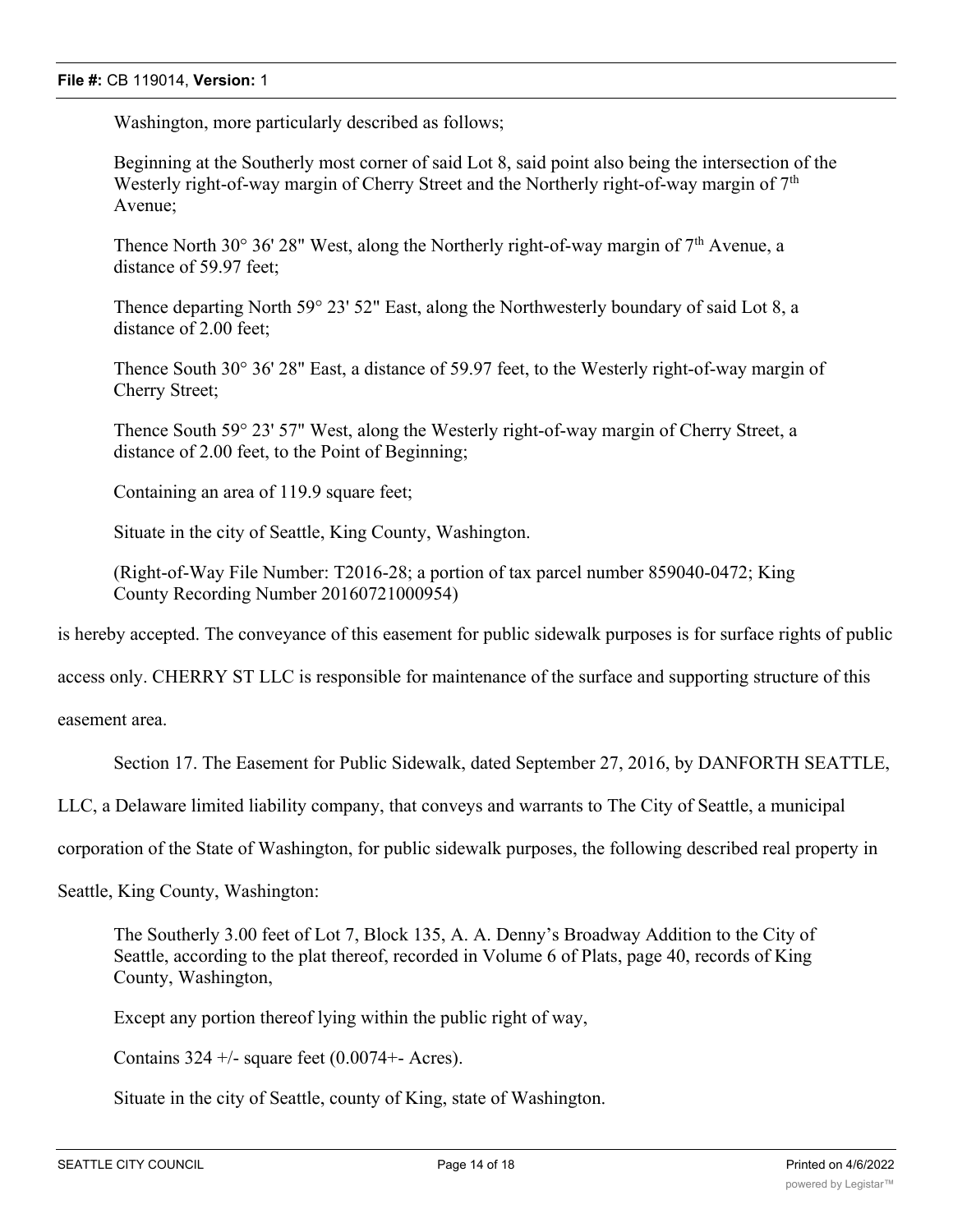(Right-of-Way File Number: T2016-32B; a portion of tax parcel number 197820-1145; King County Recording Number 20161003000979)

is hereby accepted. The conveyance of this easement for public sidewalk purposes is for surface rights of public

access only. DANFORTH SEATTLE, LLC is responsible for maintenance of the surface and supporting

structure of this easement area.

Section 18. The Easement for Public Sidewalk, dated September 21, 2016, by CITY INVESTORS

XXIV L.L.C., a Washington limited liability company, that conveys and warrants to The City of Seattle, a

municipal corporation of the State of Washington, for public sidewalk purposes, the following described real

property in Seattle, King County, Washington:

The West 1.00 foot of Lots 1 through 6, inclusive, Block 15, Pontius Third Addition to the City of Seattle, according to the plat thereof recorded in Volume 2 of Plats, page 13, in King County, Washington,

Together with,

The East 1.00 foot of Lots 7 through 12, inclusive, Block 15, Pontius Third Addition to the City of Seattle, according to the plat thereof recorded in Volume 2 of Plats, page 13, in King County, Washington,

Situate in the city of Seattle, county of King, state of Washington.

(Right-of-Way File Number: T2016-35; a portion of tax parcel number 684920-0005; King County Recording Number 20160926001185)

is hereby accepted. The conveyance of this easement for public alley purposes is for surface rights of public

access only. CITY INVESTORS XXIV L.L.C. is responsible for the maintenance of the surface and supporting

structure of this easement area.

Section 19. The Easement for Public Sidewalk, dated August 8, 2016, by JC MAYBECK LLC, a

Washington limited liability company, that conveys and warrants to The City of Seattle, a municipal

corporation of the State of Washington, for public sidewalk purposes, the following described real property in

Seattle, King County, Washington:

That portion of Lot 1, City of Seattle Short Subdivision No. 9205663, recorded under Recording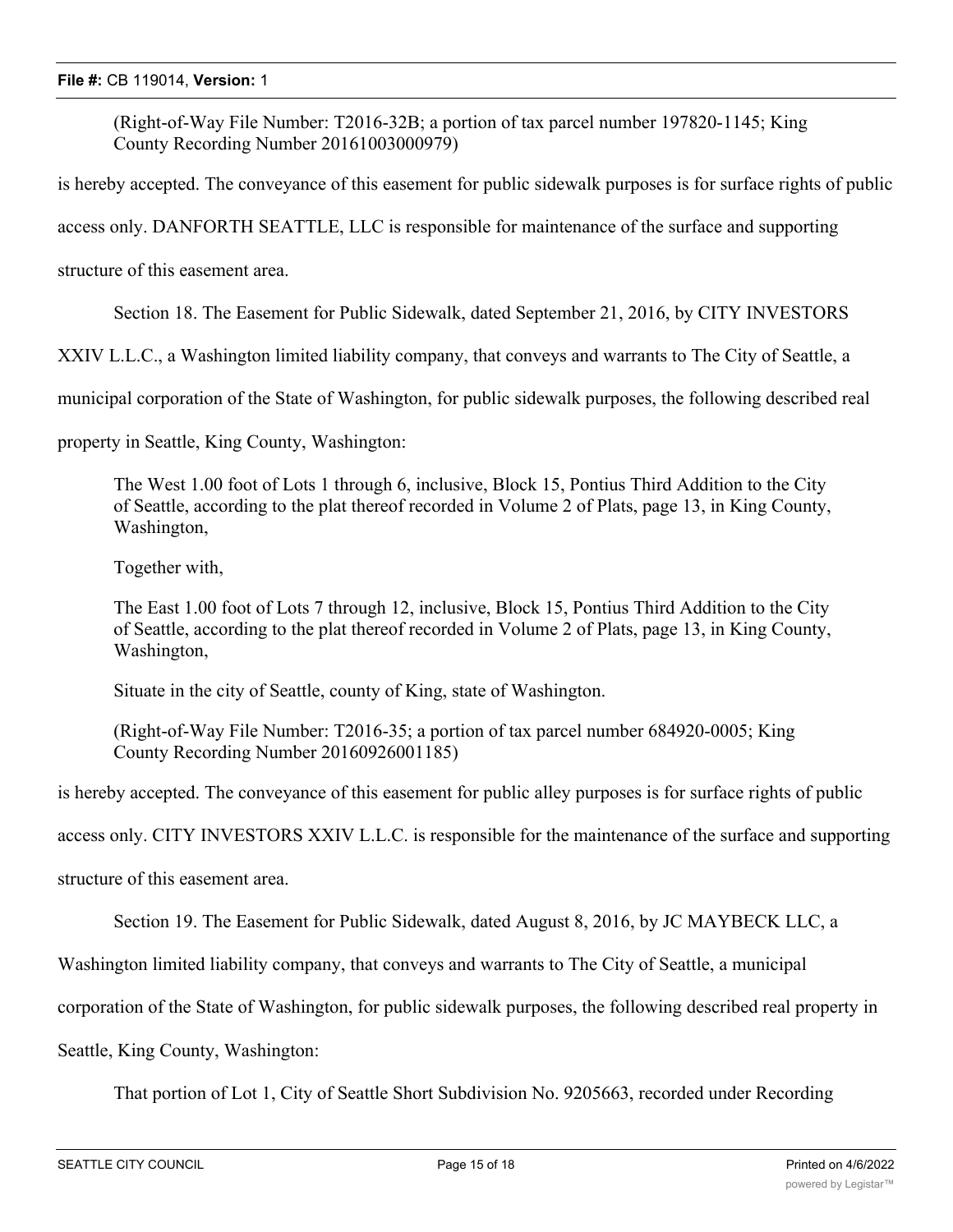No. 9608130752, records of King County, Washington, described as follows:

Commencing at the concrete monument at the intersection of Southwest Spokane Street and Fauntleroy Avenue Southwest;

Thence North 88° 34' 21" West, along the centerline of Southwest Spokane Street, a distance of 225.46 feet to a concrete monument marking the intersection with  $33<sup>rd</sup>$  Avenue Southwest to the North;

Thence South 01° 25' 25" West, 20.00 feet, to an angle point on the South margin of Southwest Spokane Street;

Thence South 88° 34' 21" East, along said South margin, 80.97 feet to the Point of Beginning;

Thence South 01° 25' 39" West, 1.00 foot;

Thence South 88° 34' 21" East, 71.70 feet;

Thence South 57° 27' 27" East, 20.75 feet;

Thence South 36° 06' 27" East, 10.57 feet;

Thence South 30° 40' 08" East, 15.26 feet, to a point on the East line of said Lot 1;

Thence North 01° 55' 56" East, along said East line, 2.95 feet, to an angle point in said line;

Thence North 36° 03' 11" West, along the Northeasterly line of said Lot 1, a distance of 37.91 feet to an angle point in said line;

Thence North 88° 34' 21" West, along said South margin to the Point of Beginning.

Situate in the city of Seattle, county of King, state of Washington.

(Right-of-Way File Number: T2016-45C; a portion of tax parcel number 132403-9113; King County Recording Number 20160808001339)

is hereby accepted. The conveyance of this easement for public alley purposes is for surface rights of public

access only. JC MAYBECK LLC is responsible for the maintenance of the surface and supporting structure of

this easement area.

Section 20. The Easement for Public Sidewalk, dated October 6, 2016, by THREE 5, LLC, a

Washington limited liability company, that conveys and warrants to The City of Seattle, a municipal

corporation of the State of Washington, for public sidewalk purposes, the following described real property in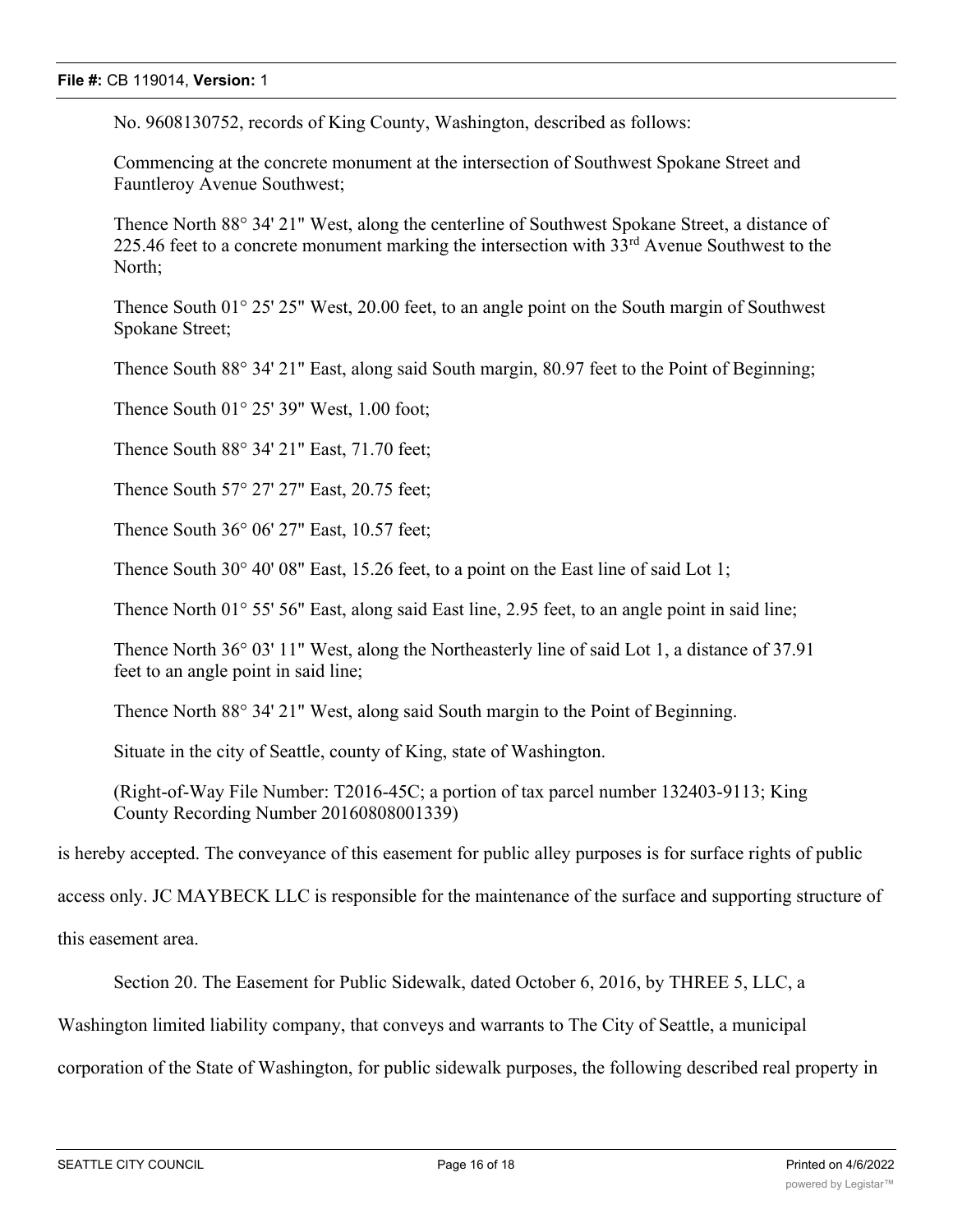Seattle, King County, Washington:

That portion of parcel B-1, City of Seattle Short Subdivision Number 77-110, as recorded under King County Recording Number 7707260710, records of King County, Washington, described as follows:

Beginning at the Northwest corner of said Parcel B-1;

Thence S 00° 27' 29" W, along the West margin of said Parcel B-1, 115.83 feet to the South margin of said Parcel B-1;

Thence S 88° 41' 26" E, along said margin, 2.50 feet;

Thence N 00° 27' 29" E, and parallel to the West margin of said Parcel B-1, 114.33 feet;

Thence N 50° 33' 47" E, 2.30 feet to the North margin of said Parcel B-1;

Thence N 88° 47' 15" W, along said margin, 4.27 feet to the Point of Beginning,

Situate in the city of Seattle, county of King, state of Washington.

(Right-of-Way File Number: T2016-54; a portion of tax parcel number 302604-9125; King County Recording Number 20161007000184)

is hereby accepted. The conveyance of this easement for public sidewalk purposes is for surface rights of public

access only. THREE 5, LLC is responsible for maintenance of the surface and supporting structure of this

easement area.

Section 21. The real properties conveyed by the easements described above are placed under the

jurisdiction of the Seattle Department of Transportation.

Section 22. Any act consistent with the authority of this ordinance taken prior to its effective date is

hereby ratified and confirmed.

Section 23. This ordinance shall take effect and be in force 30 days after its approval by the Mayor, but

if not approved and returned by the Mayor within ten days after presentation, it shall take effect as provided by Seattle Municipal Code Section 1.04.020.

Passed by the City Council the day of 3017, and signed by me in open session in authentication of its passage this day of  $\qquad \qquad$ , 2017.